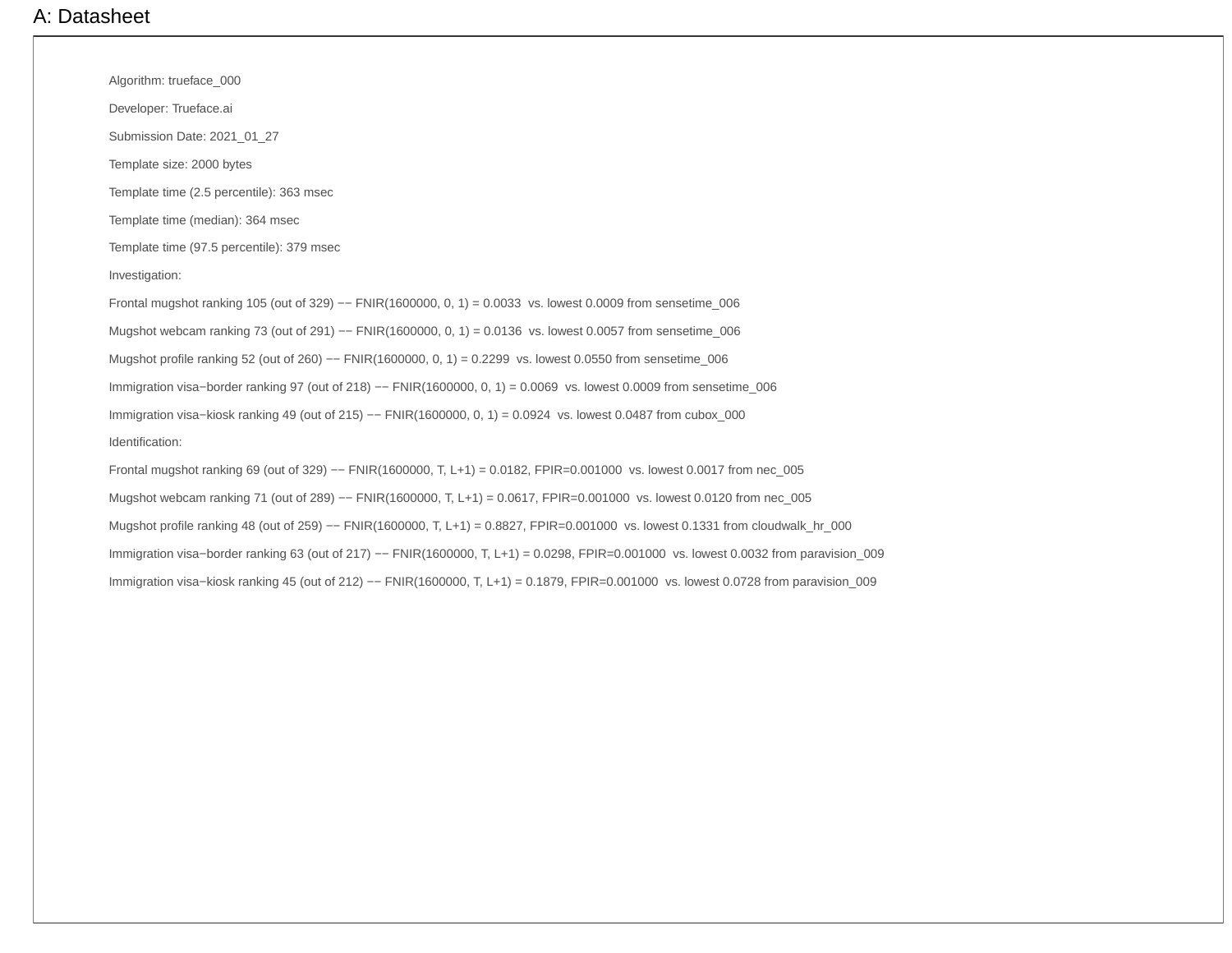

# B: Mugshot natural images, identification mode: FNIR(N, L+1, T) vs. most accurate (nec\_005)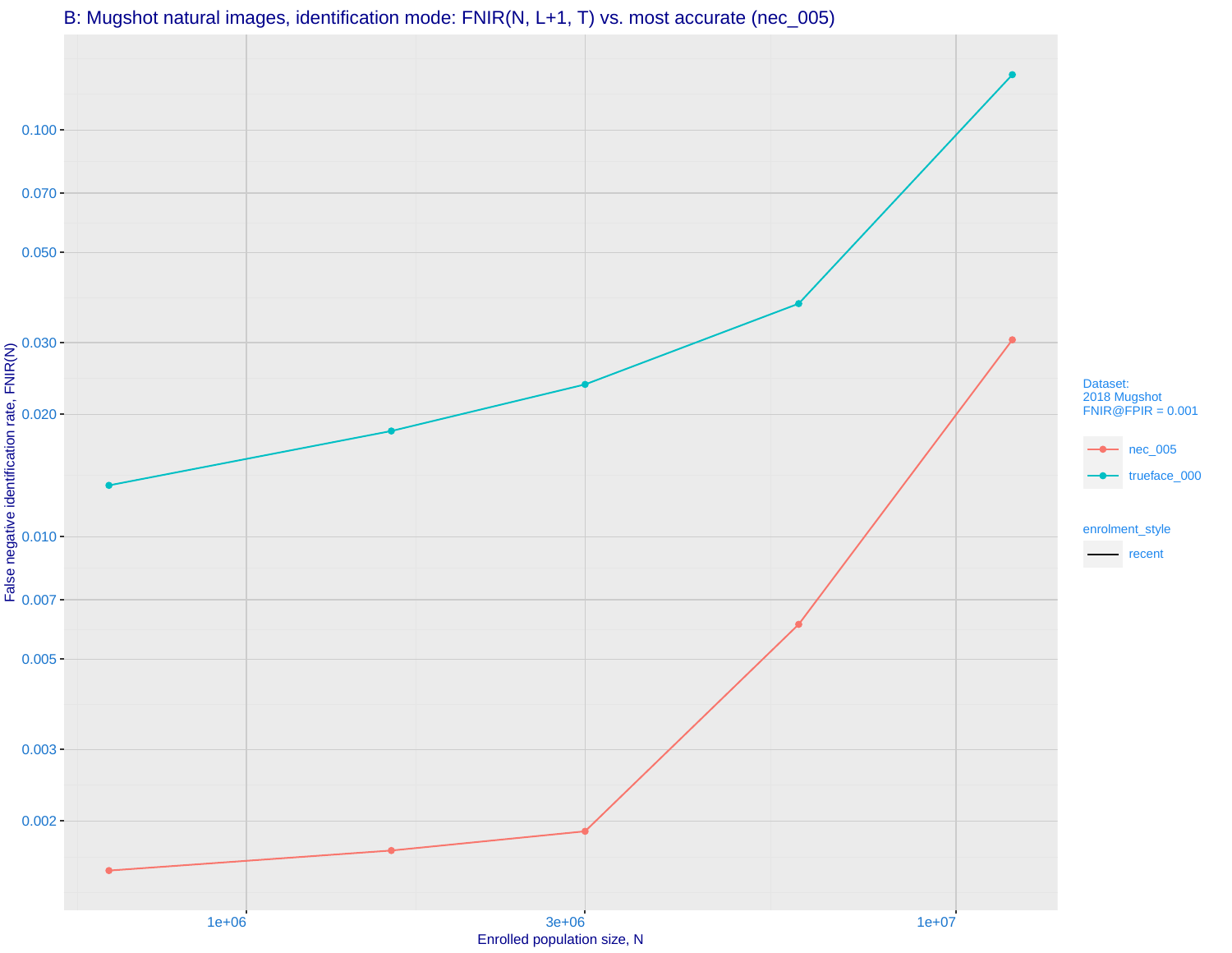#### **C: Evolution of accuracy for TRUEFACE algorithms on three datasets 2018 − present**

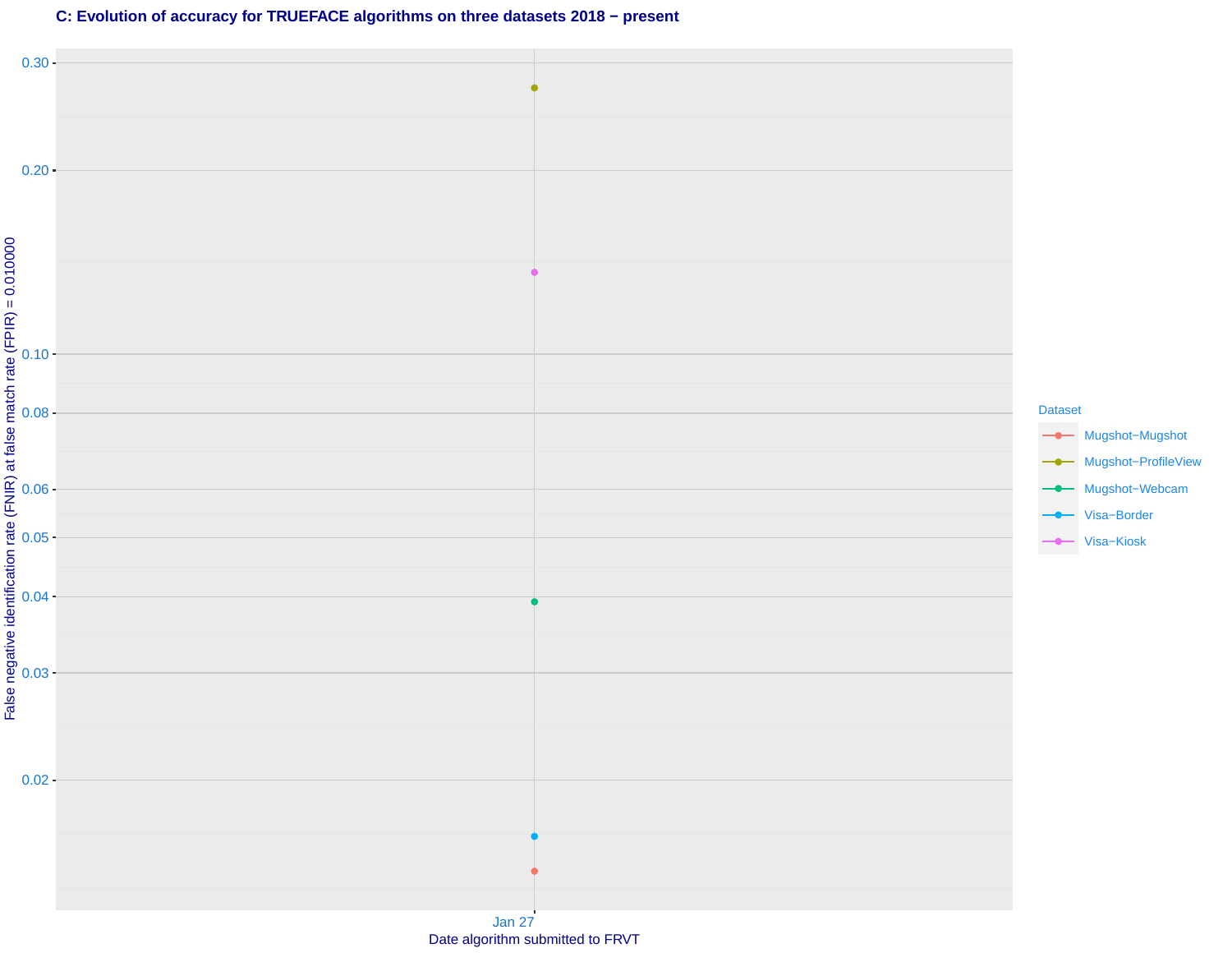

#### D: 1:N error tradeoff by dataset and enrollment type. N = 1600000 individuals

False positive identification rate, FPIR(T)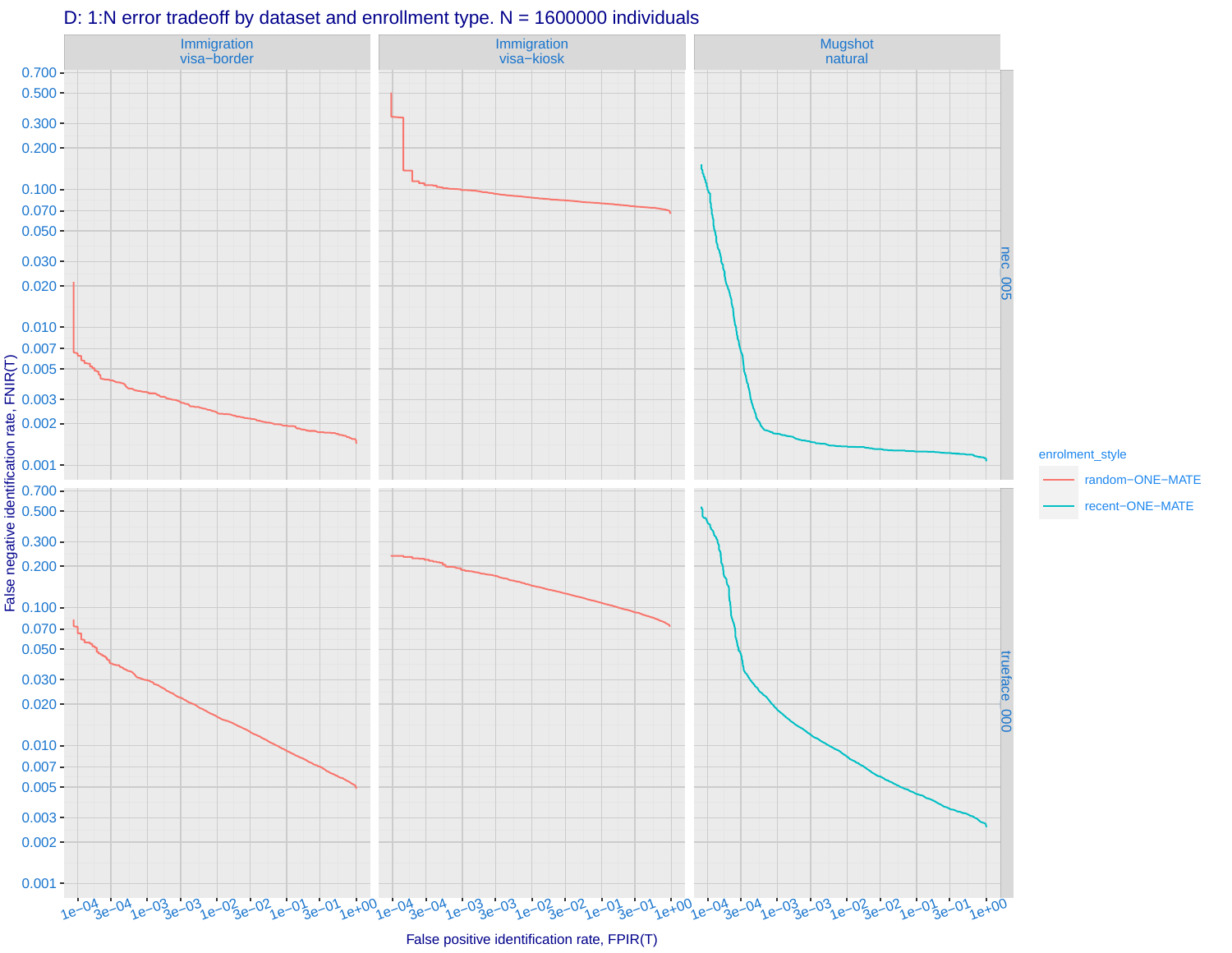# recent FNIR 0.002 0.003 0.005 0.007 0.010  $0.020 0.030 0.050 0.070 0.100 -$ 0.200 0.300  $0.500 -$ 0.700 N - 00640000 - 01600000 - 03000000 - 06000000 - 12000000 E: Dependence of error rates on T by number enrolled identities, N, for Mugshot natural images

**FPIR** 600000 650000 700000 750000 800000 850000 7e−05 1e−04 2e−04 3e−04 5e−04 7e−04 1e−03 2e−03 3e−03 5e−03 7e−03 1e−02 2e−02 3e−02 5e−02 7e−02 1e−01 2e−01 3e−01 5e−01 7e−01 **Threshold** Identification Error rate, FPIR(T) or FNIR(T)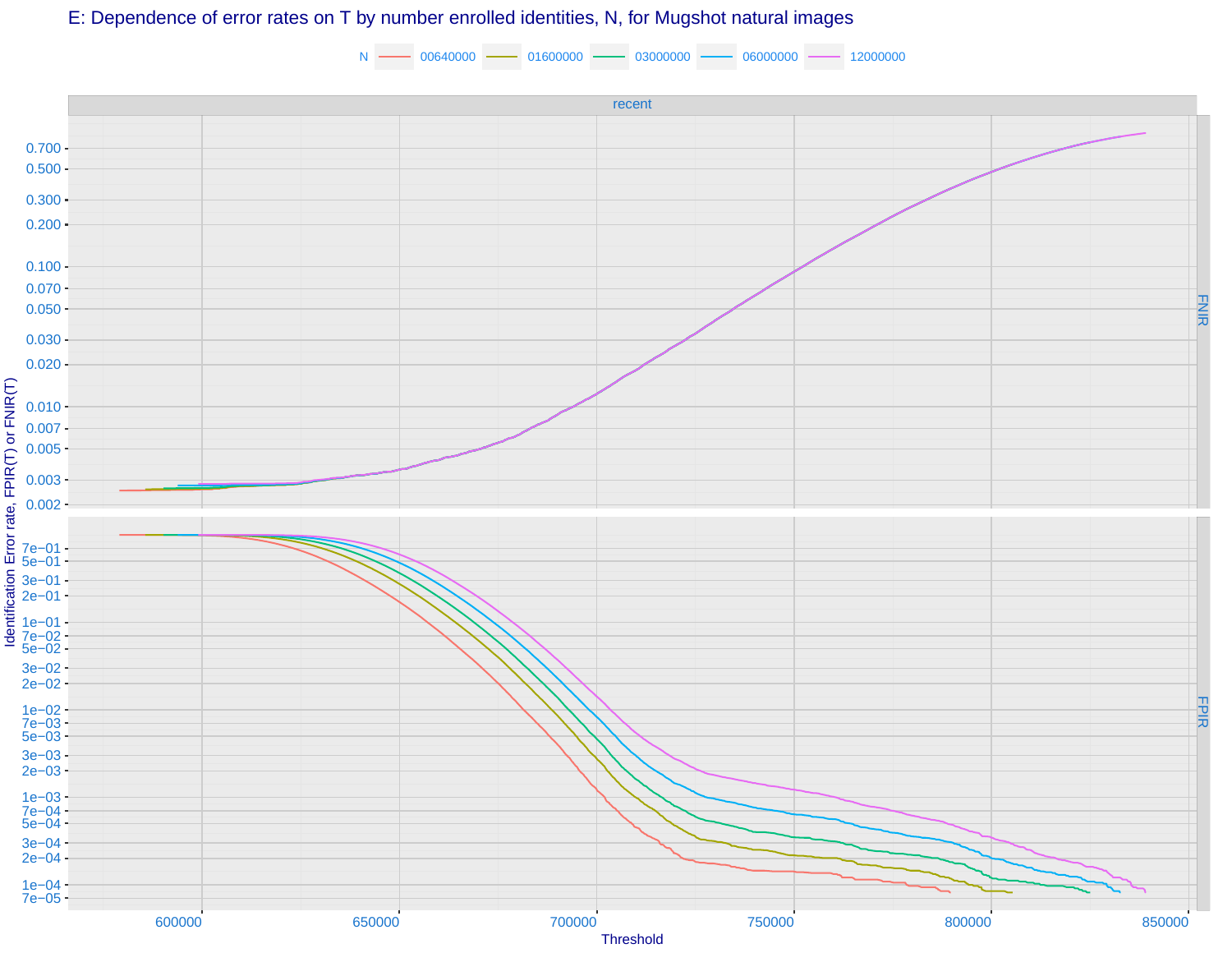# F: FPIR vs. Selectivity for mugshot images, N = 1600000 subjects enrolled with one recent mate

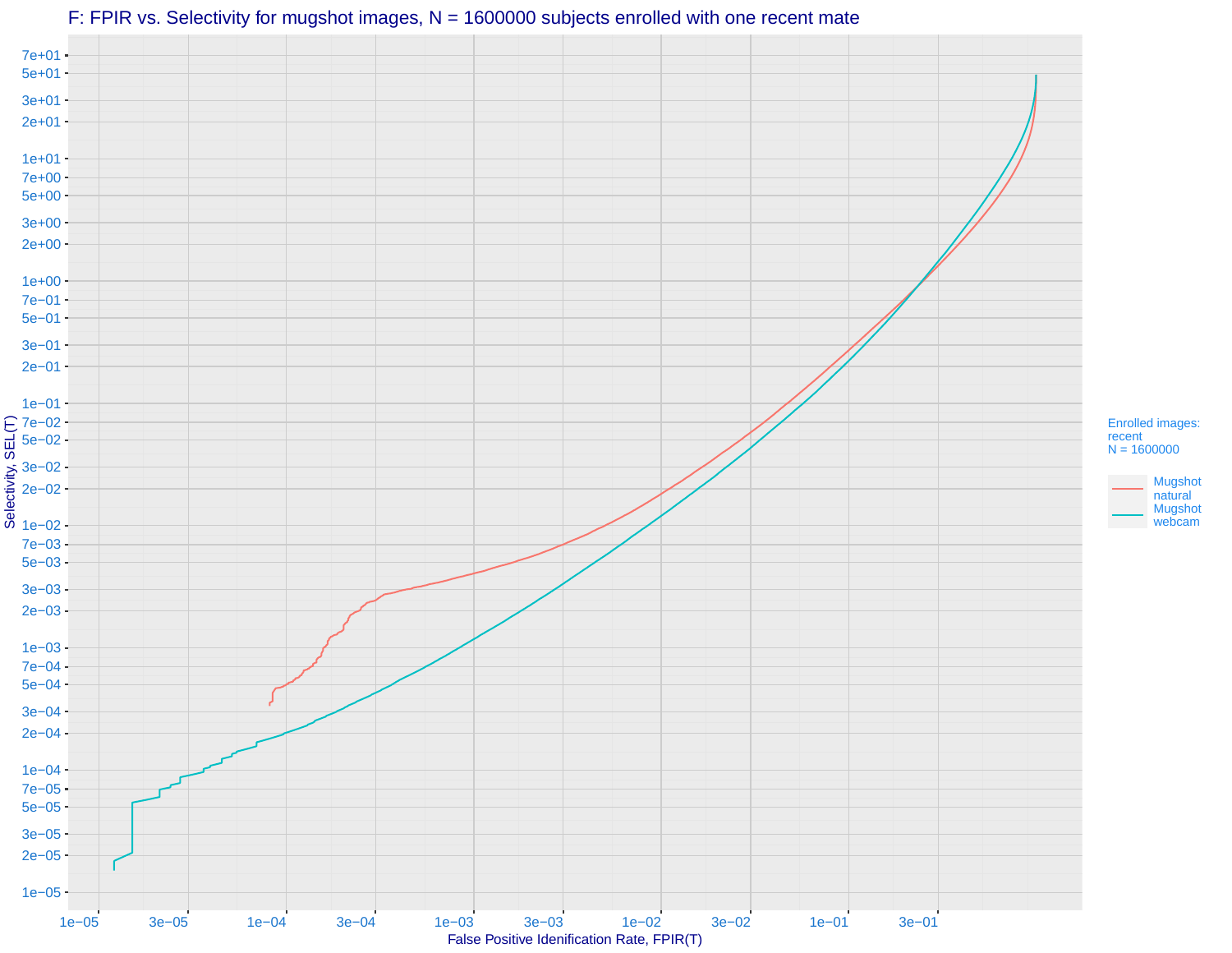# G: FPIR dependence on T by probe type for N = 1600000 subjects

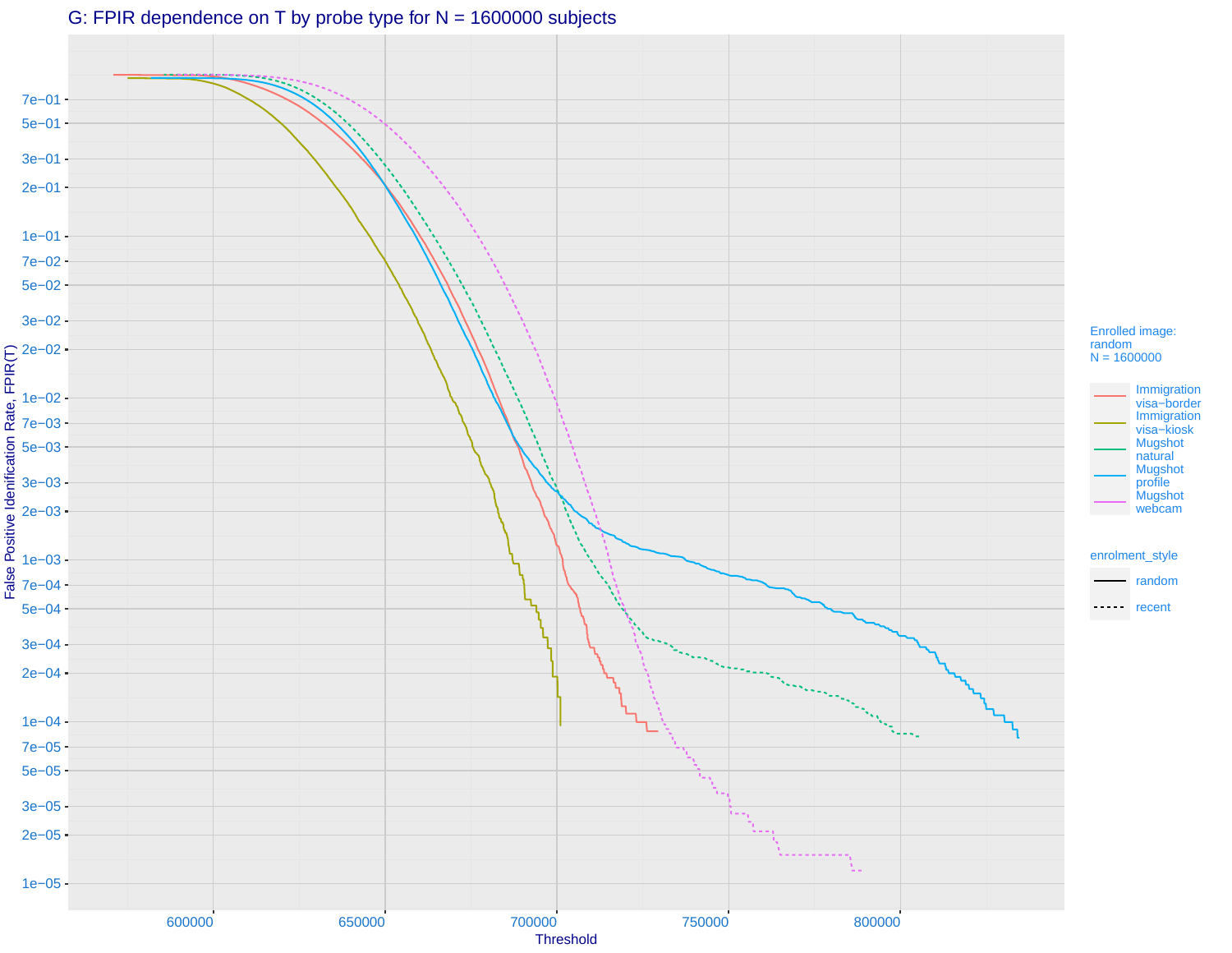#### H: Reduced length candidate lists for human review

Mean candidate list length

## Dataset is border−border with time−lapse [10,15] YRS with N = 1600000. Probes are 10−15 years later than enrollment image

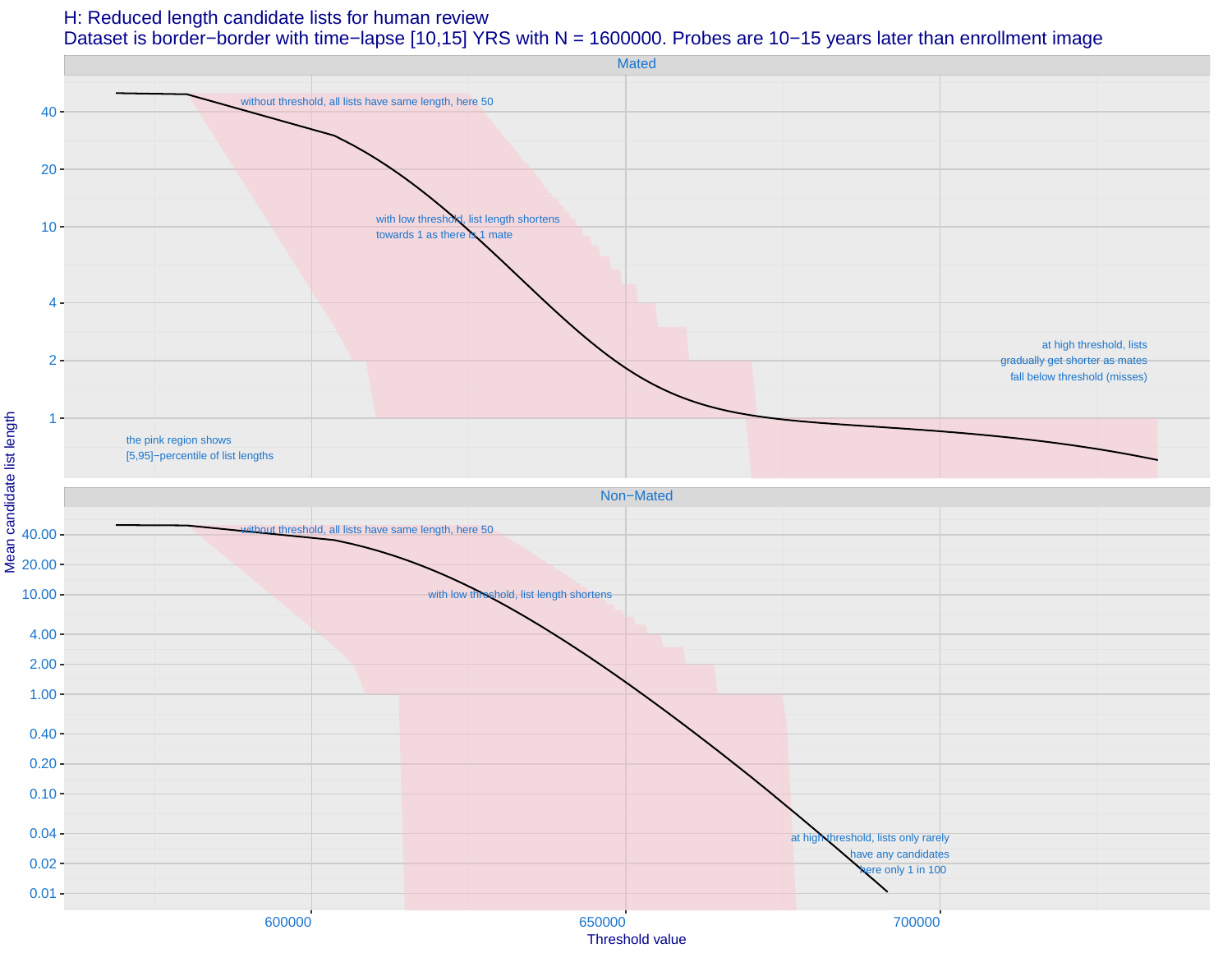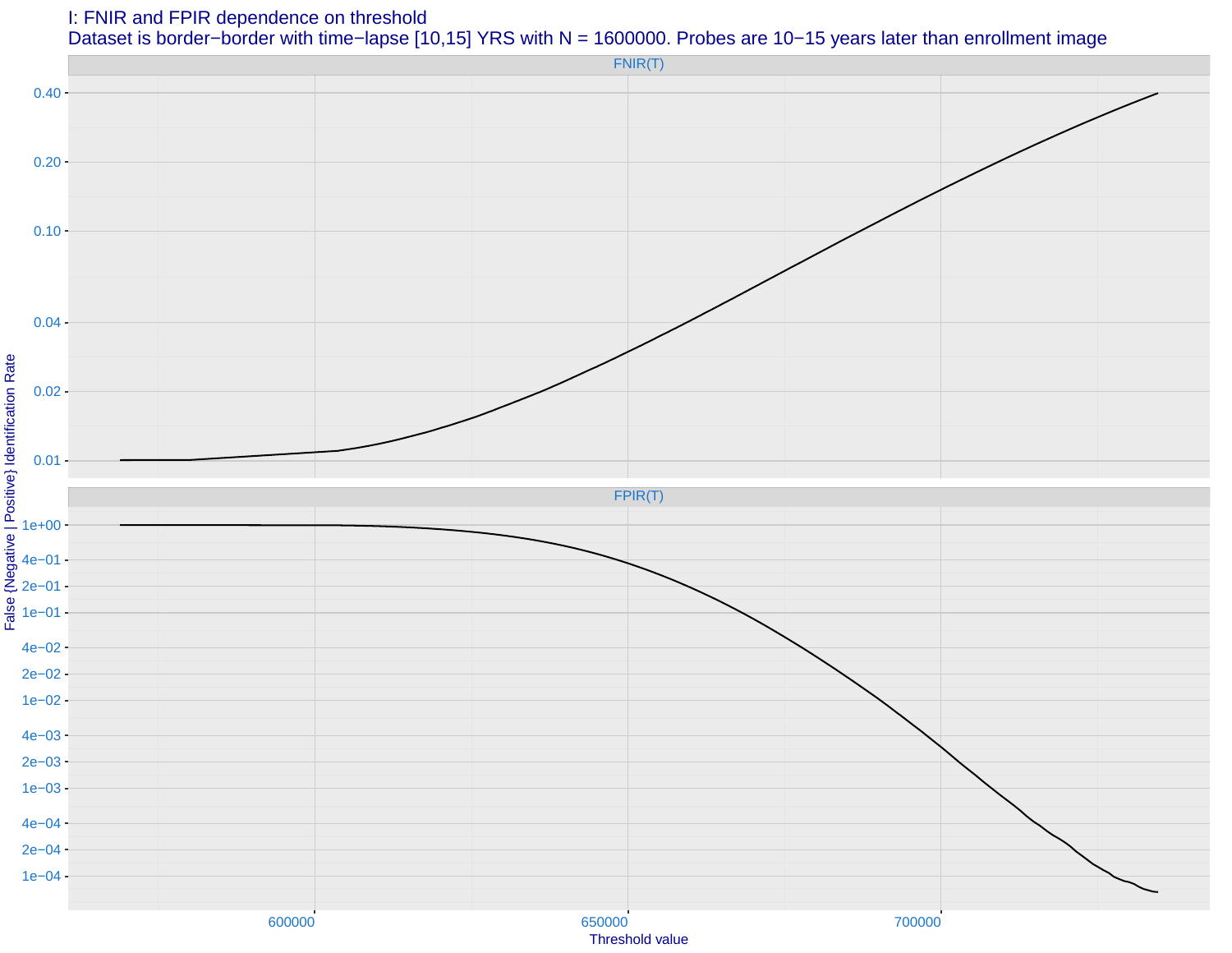

J: DET for Mugshot natural images and various N. Links connect points of equal threshold.

False positive identification rate, FPIR(T)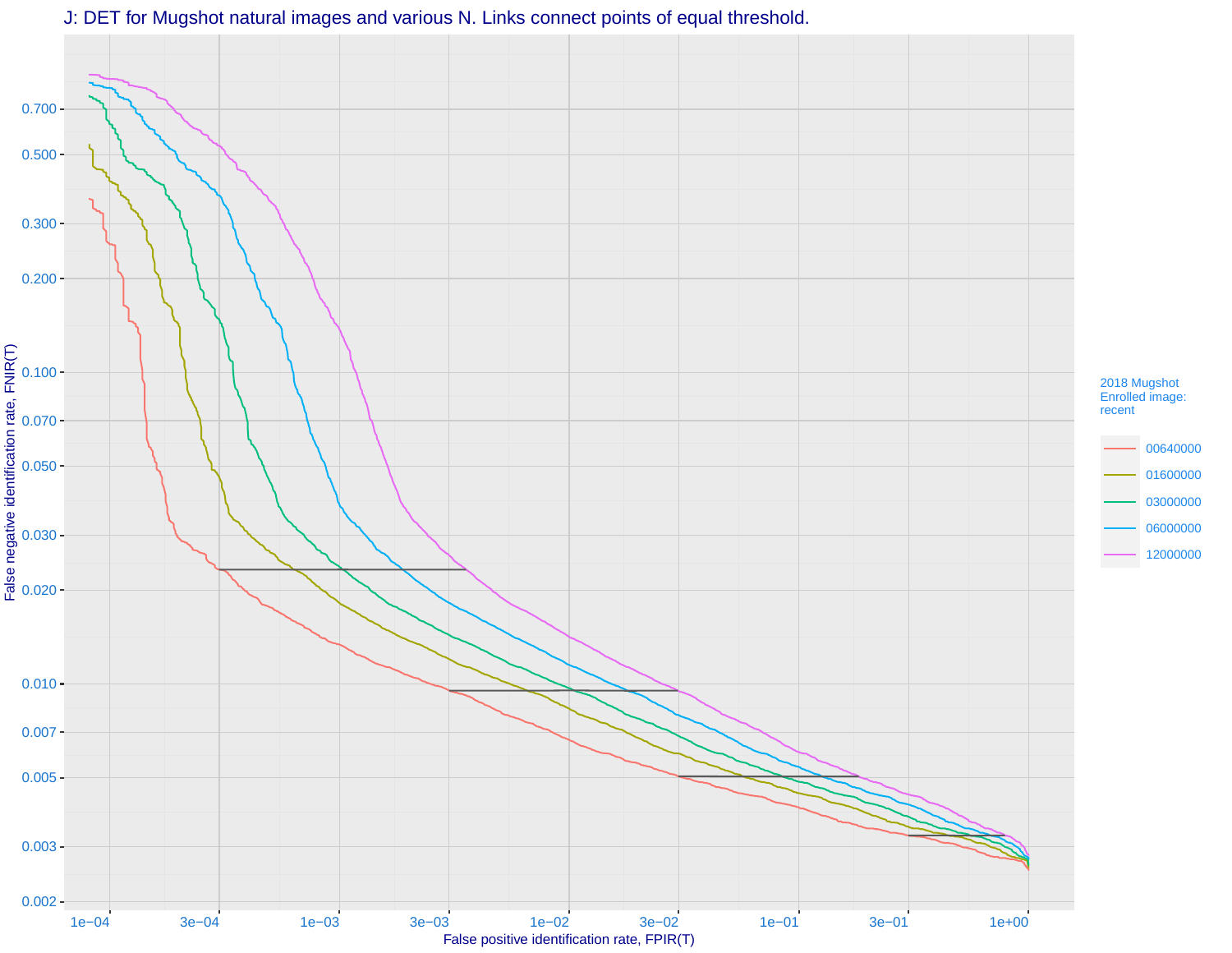## K: Investigational mode: FNIR(N, 1, 0) vs. most accurate (sensetime\_006)

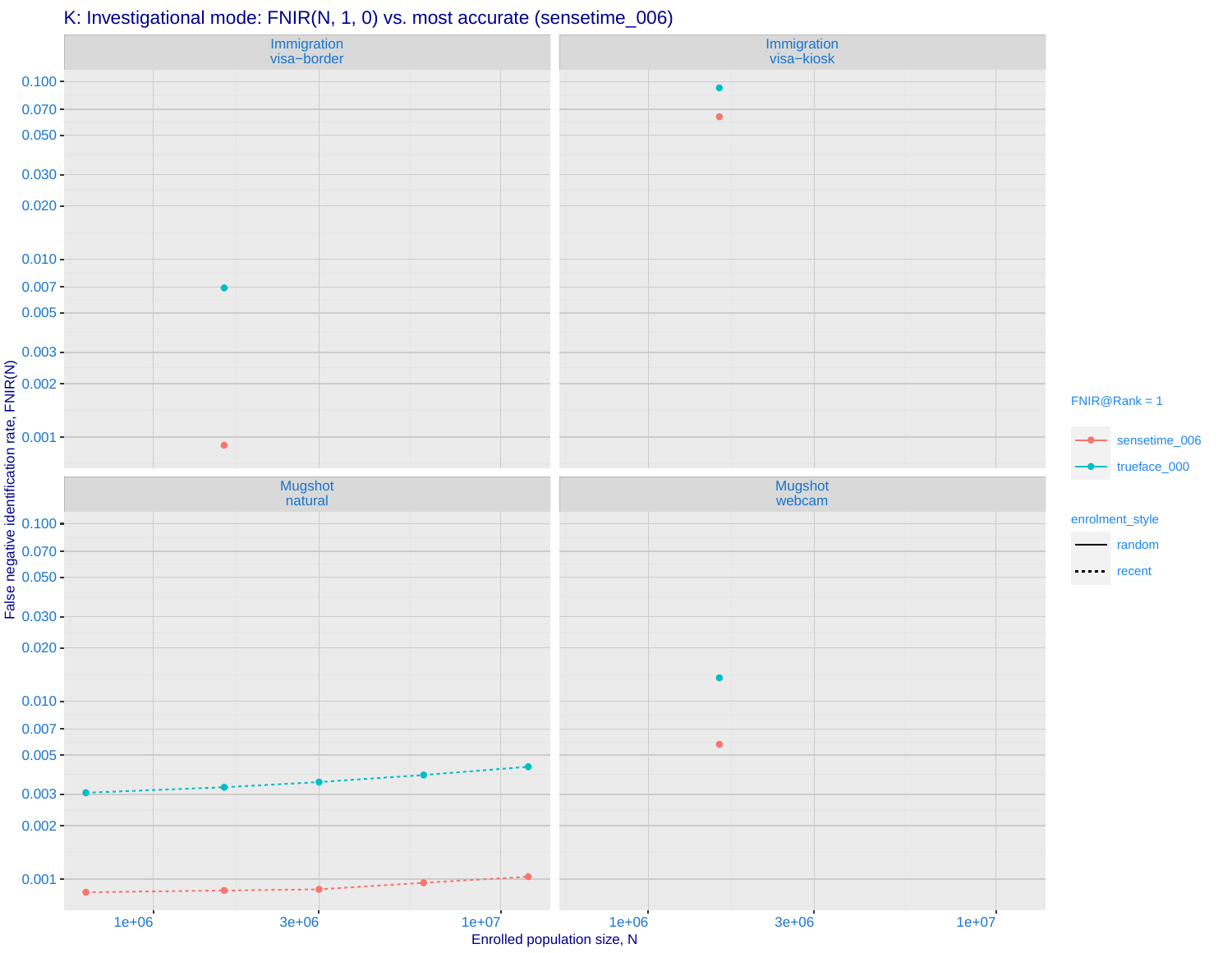# L: Investigational mode: FNIR(1600000, R, 0) by probe type

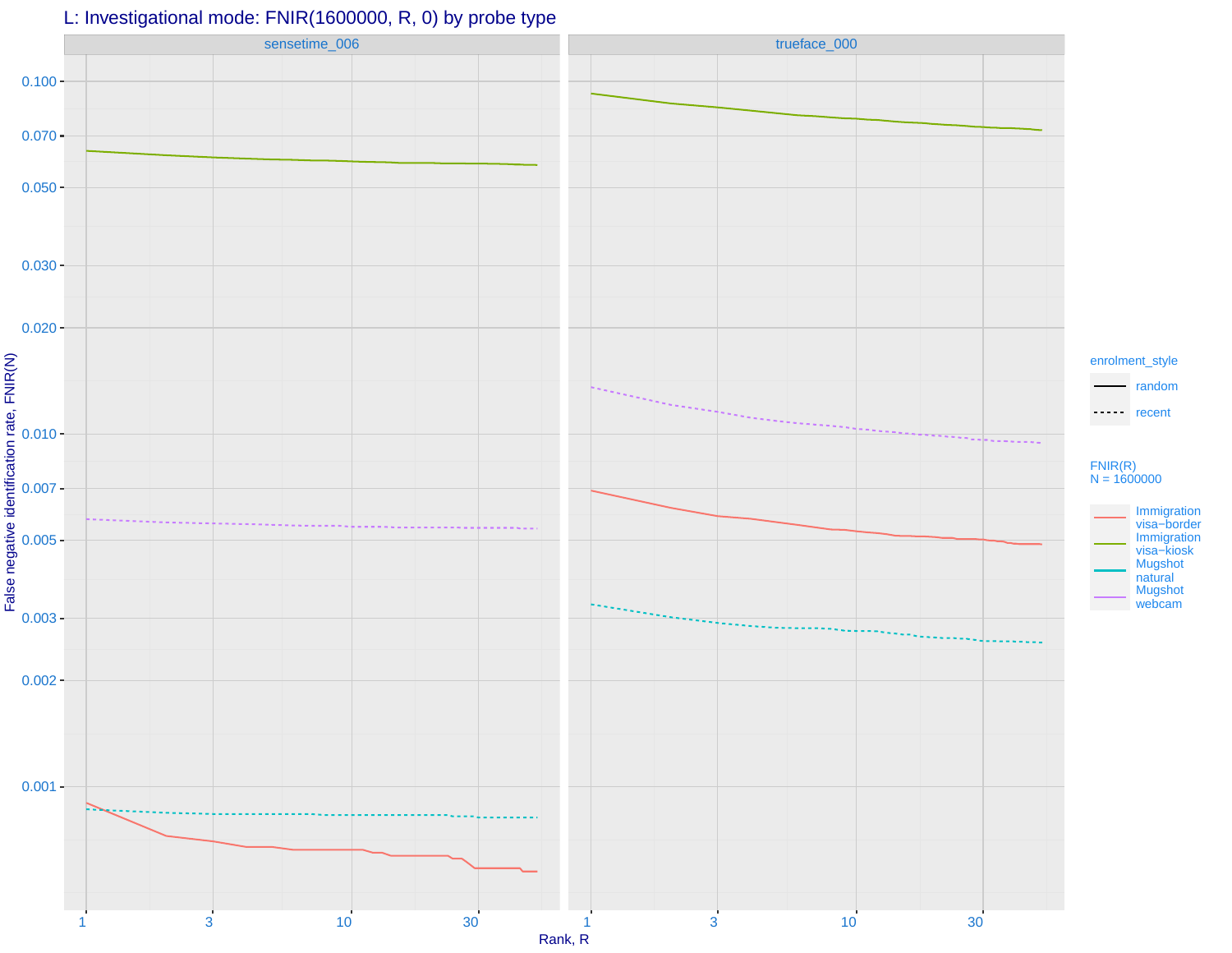#### M: Template duration; search duration vs. N. The blue and pink ribbon covers 95 percent of observed measurements. The template generation time is independent of N. The log and power−law models are fit to the first two (N,T) observations

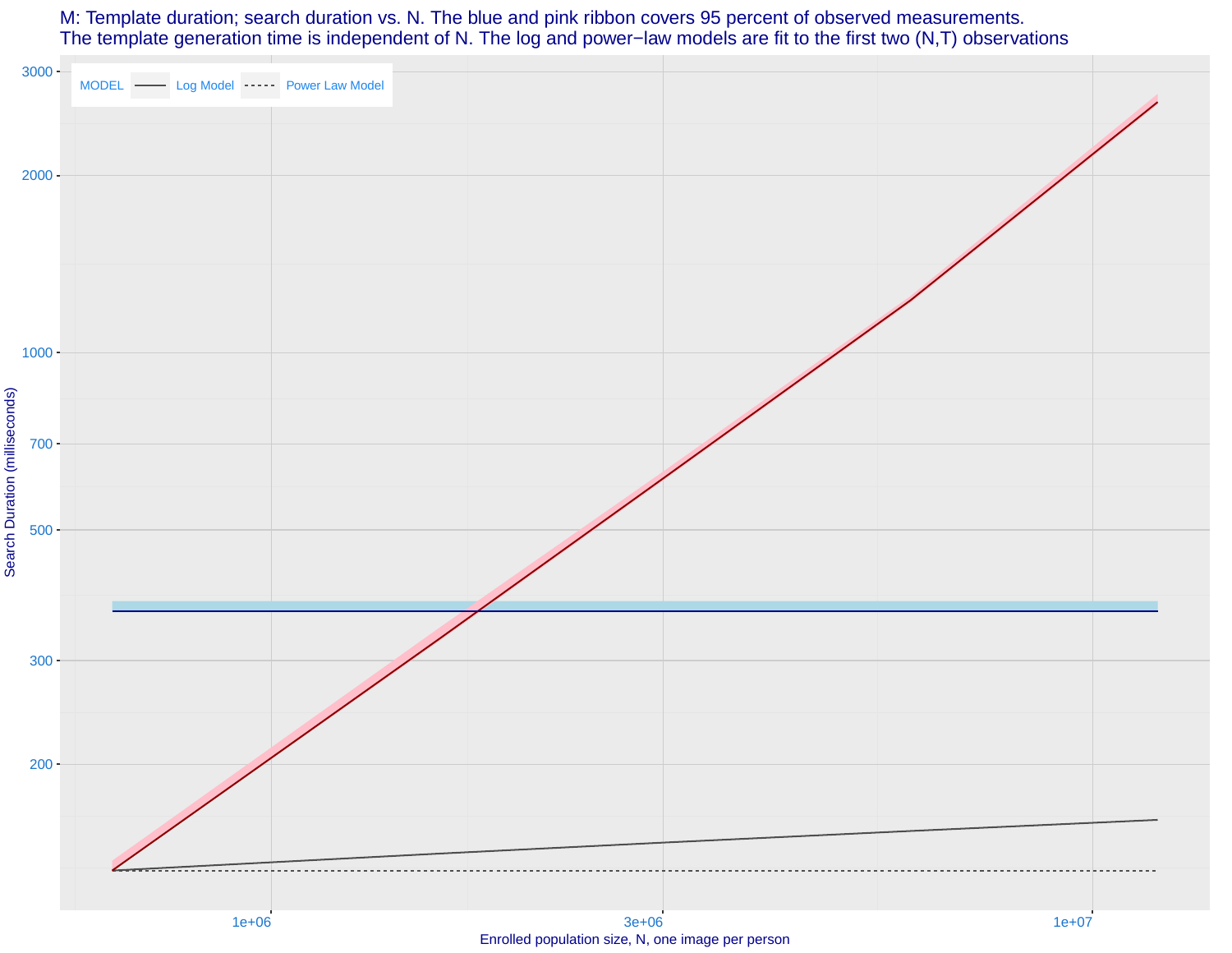O: FNIR(T, N = 1.6 million) by sex, age and time−lapse. The top row gives investigational rank−1 miss rates. The bottom panels give high threshold for more lights−out identification with low FPIR.

> Algorithm: trueface\_000, Dataset: Border−Crossing Ageing N = 1600000 Text encodes FNIR, Color encodes log(FNIR)

|                                                                                      | Female          |       |                 |       |       |       |       | Male  |       |       |       |       |                             |  |
|--------------------------------------------------------------------------------------|-----------------|-------|-----------------|-------|-------|-------|-------|-------|-------|-------|-------|-------|-----------------------------|--|
| $(60:99] -$                                                                          | 0.039           | 0.041 | 0.049           | 0.050 | 0.057 | 0.062 | 0.020 | 0.018 | 0.021 | 0.024 | 0.023 | 0.025 |                             |  |
| $(45:60] -$                                                                          | 0.022           | 0.023 | 0.028           | 0.031 | 0.035 | 0.031 | 0.011 | 0.011 | 0.012 | 0.013 | 0.013 | 0.014 |                             |  |
| (30:45]                                                                              | 0.021           | 0.020 | 0.024           | 0.027 | 0.027 | 0.029 | 0.009 | 0.008 | 0.009 | 0.011 | 0.010 | 0.010 |                             |  |
| $(21:30]$ -                                                                          | 0.029           | 0.028 | 0.031           | 0.033 | 0.034 | 0.032 | 0.011 | 0.010 | 0.011 | 0.011 | 0.014 | 0.009 | FNIR(R=1, T=0)              |  |
| $(18:21] -$                                                                          | 0.049           | 0.044 | 0.048           | 0.055 | 0.053 | 0.049 | 0.022 | 0.021 | 0.025 | 0.026 | 0.029 | 0.019 |                             |  |
|                                                                                      | 0.068           | 0.060 | 0.062           | 0.064 | 0.070 | 0.073 | 0.059 | 0.049 | 0.057 | 0.072 | 0.070 | 0.069 |                             |  |
| Early (15:18)<br>Early (12:15)<br>The absolute of the set of (60:99)<br>Book (45:60) | 0.086           | 0.068 | 0.083           | 0.089 | 0.092 | 0.077 | 0.109 | 0.105 | 0.130 | 0.125 | 0.131 | 0.159 |                             |  |
|                                                                                      | 0.099           | 0.103 | 0.126           | 0.132 | 0.154 | 0.185 | 0.068 | 0.070 | 0.075 | 0.091 | 0.092 | 0.106 |                             |  |
|                                                                                      |                 |       |                 |       |       |       |       |       |       |       |       |       |                             |  |
|                                                                                      | 0.074           | 0.076 | 0.089           | 0.103 | 0.116 | 0.118 | 0.050 | 0.053 | 0.064 | 0.074 | 0.081 | 0.083 |                             |  |
| (30:45]                                                                              | 0.077           | 0.081 | 0.092           | 0.105 | 0.113 | 0.113 | 0.049 | 0.047 | 0.060 | 0.072 | 0.081 | 0.077 | NIR(R=50, T=688299,000000), |  |
| $(21:30]$ -                                                                          | 0.102           | 0.101 | 0.112           | 0.126 | 0.132 | 0.137 | 0.069 | 0.070 | 0.083 | 0.098 | 0.110 | 0.107 |                             |  |
| (18:21]                                                                              | 0.161           | 0.152 | 0.164           | 0.181 | 0.191 | 0.176 | 0.172 | 0.164 | 0.188 | 0.207 | 0.232 | 0.230 |                             |  |
| (15:18]                                                                              | 0.205           | 0.196 | 0.207           | 0.229 | 0.234 | 0.184 | 0.322 | 0.314 | 0.346 | 0.384 | 0.409 | 0.400 |                             |  |
| (12:15]                                                                              | 0.257           | 0.233 | 0.246           | 0.279 | 0.290 | 0.276 | 0.487 | 0.467 | 0.511 | 0.538 | 0.569 | 0.565 | FPIR(30–45, Male) = 0.00    |  |
|                                                                                      | 10 <sup>1</sup> | 11    | 12 <sup>7</sup> | 13    | 14    | 15    | 10    | 11    | 12    | 13    | 14    | 15    |                             |  |

 $-3$   $-2$   $-1$ 

Time between probe and enrollment (years)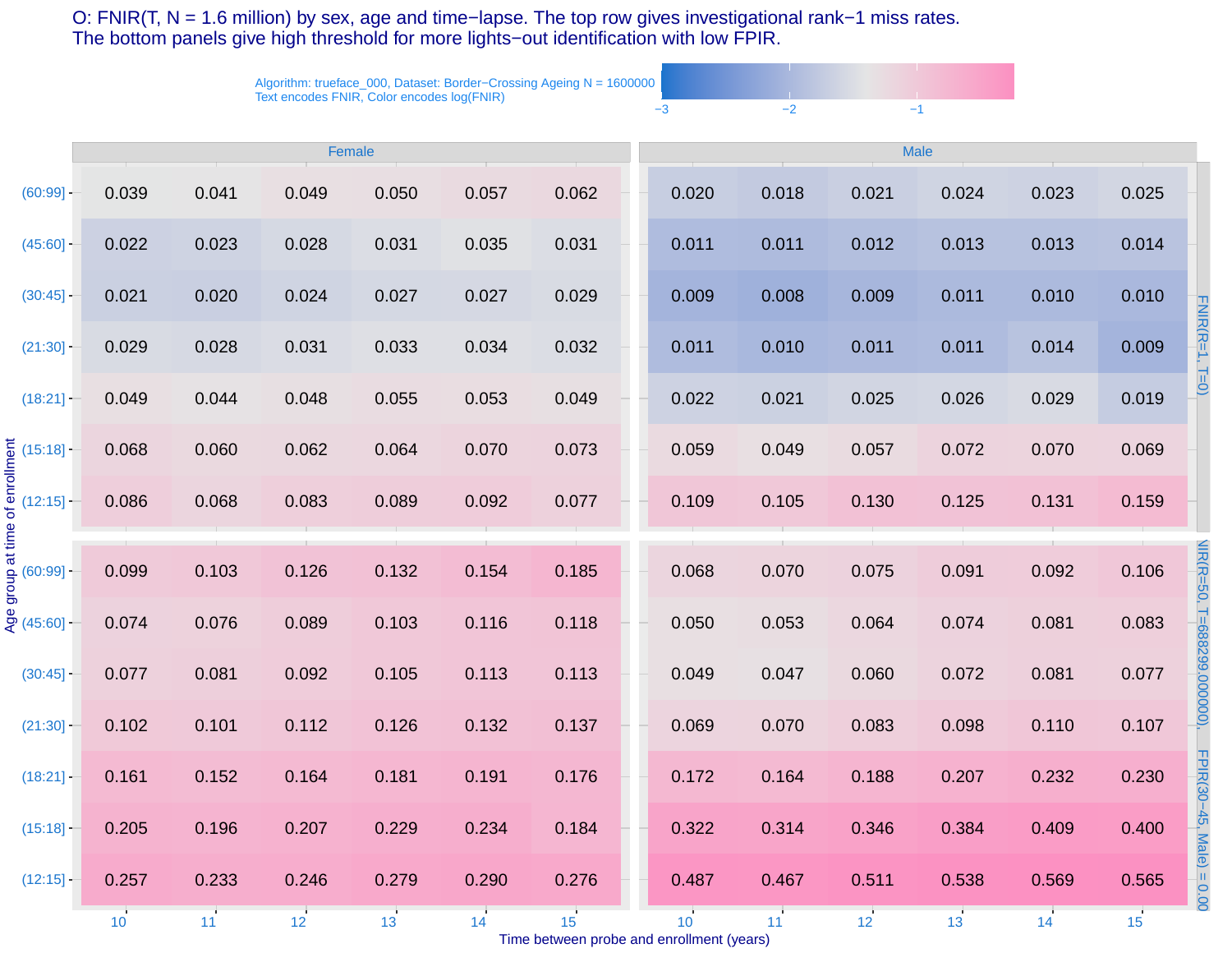P: FPIR(N = 1.6 million) by sex and age. It is typical for false positive identification rates to be higher in women except in their teens.





(The sex of the highest non−mates will usually be that of the probe.)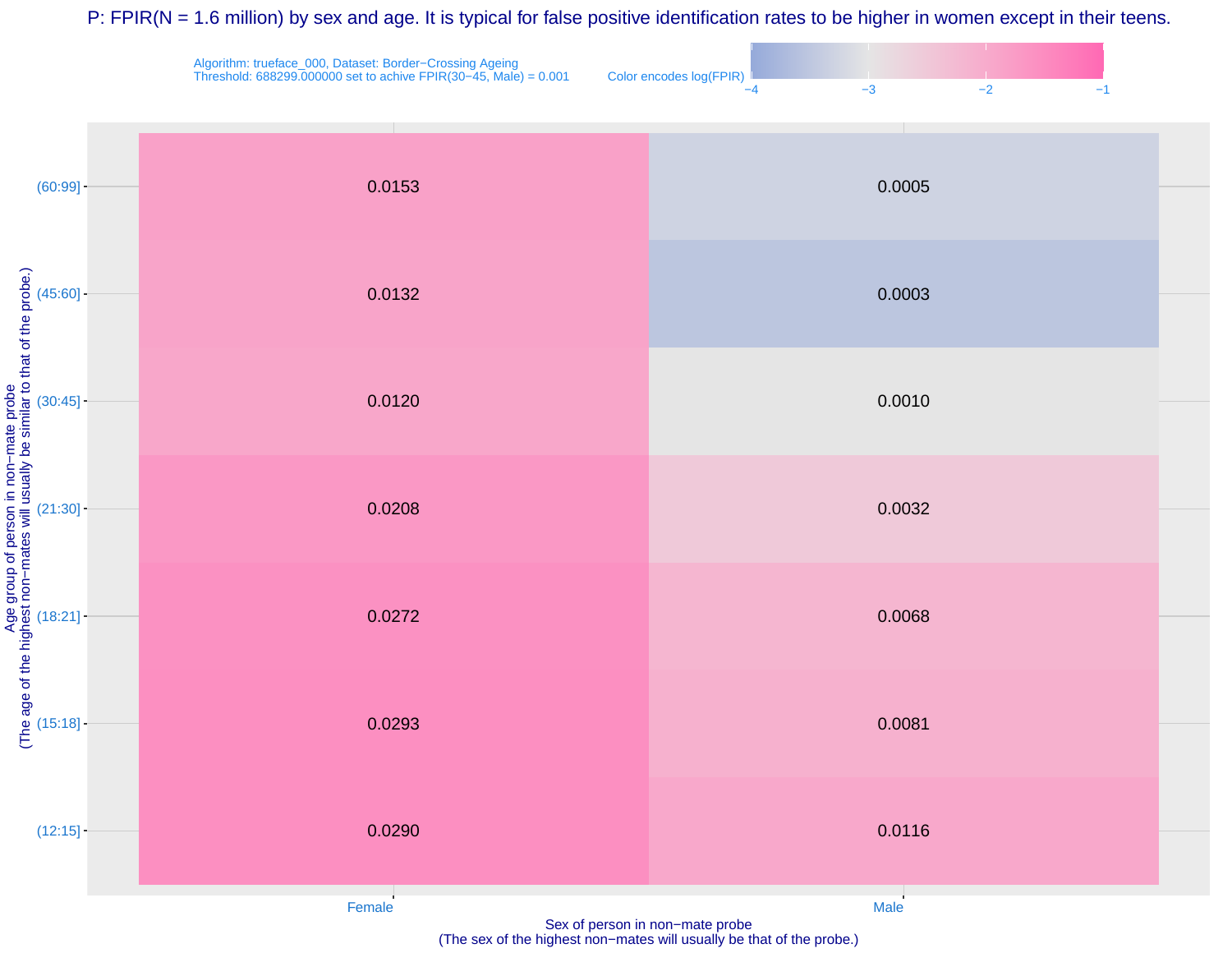Q: Identification FNIR(N, T, L+1) and Investigational FNIR(N, 0, R) under ageing